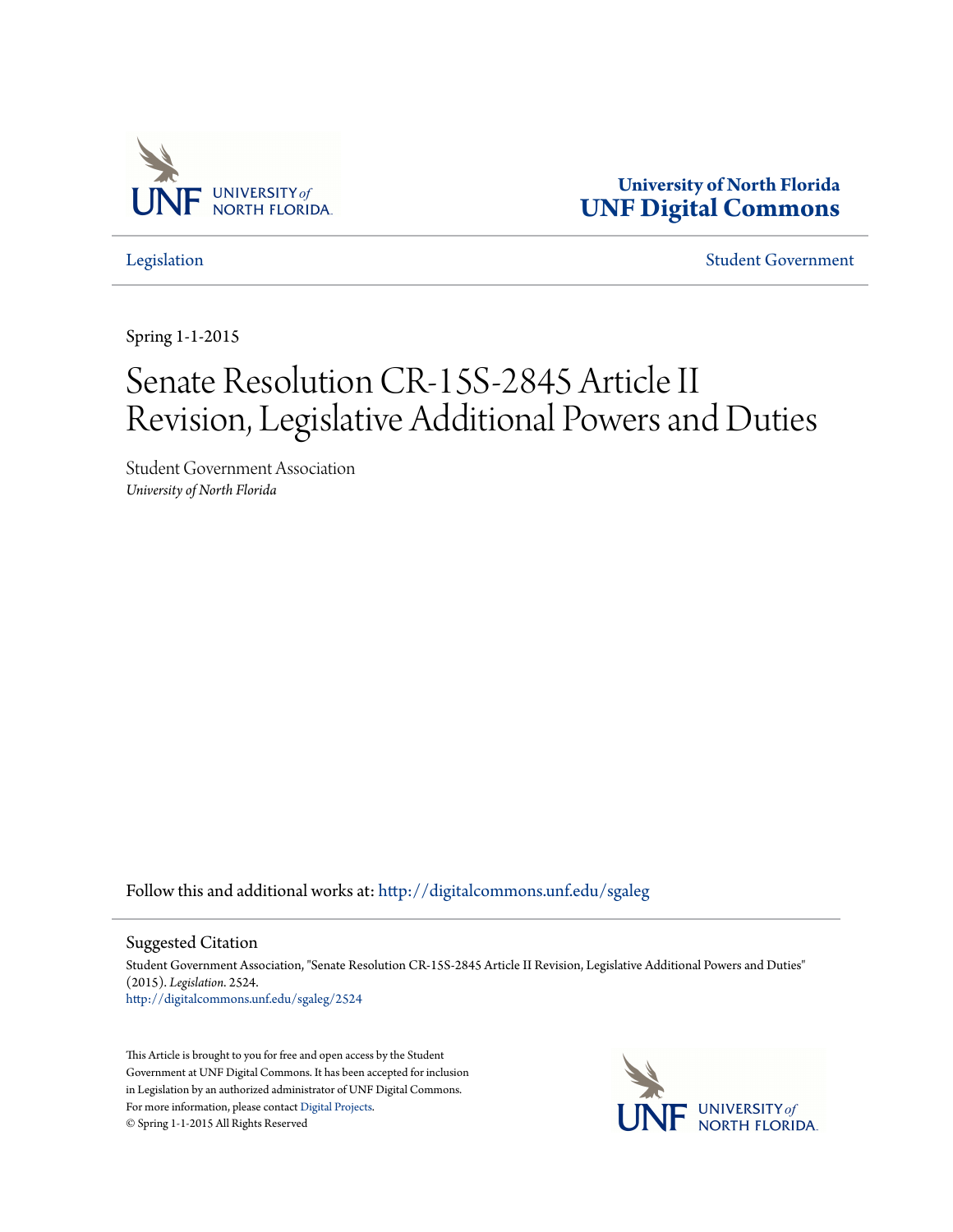





| 1                                   | CR-15S-2845: Article II Revision                |                                                                                                                                                                                                                                                                     |  |
|-------------------------------------|-------------------------------------------------|---------------------------------------------------------------------------------------------------------------------------------------------------------------------------------------------------------------------------------------------------------------------|--|
| 2<br>3                              | Whereas:                                        | The Student Government of the University of North Florida was established to represent<br>student concerns in all University wide matters, and;                                                                                                                     |  |
| 4<br>5<br>6                         | Whereas:                                        | The Student Senate is the legislative body of the University of North Florida's Student<br>Government given the responsibility of carrying out such legislative acts that are necessary and<br>proper for the Student Body of the University of North Florida; and; |  |
| 7<br>8                              | Whereas:                                        | Legislation dealing with necessary and proper statutory revisions to the Constitution may be<br>considered by Student Senate; and                                                                                                                                   |  |
| 9<br>10                             | Therefore:                                      | The following necessary and proper revision is being proposed to Article II, Section 10 of the<br>Student Government Constitution of the University of North Florida:                                                                                               |  |
| 11                                  |                                                 | ARTICLE II: THE LEGISLATURE                                                                                                                                                                                                                                         |  |
| 12<br>13                            | <b>Section 10: Additional Powers and Duties</b> |                                                                                                                                                                                                                                                                     |  |
| 14                                  |                                                 | The Senate shall:                                                                                                                                                                                                                                                   |  |
| 15<br>16<br>17<br>18<br>19          |                                                 | A. Enact under the procedures outlined in Section 9 of this Article, constitutional<br>bylaws to be known as Student Government Statutes, with the exception of<br>bylaws concerning elections, which shall require a two-thirds $(2/3)$ vote of the<br>Senate.     |  |
| 20<br>21<br>$22 \overline{)}$<br>23 |                                                 | B. Approve and allocate the fiscal budget of the Student Government, subject to<br>the provisions of Section 9 of this Article and Chapter 1009.24 of the Florida<br>Statutes.                                                                                      |  |
| 24<br>25<br>26<br>27<br>28<br>29    |                                                 | C. Establish its own meeting times, rules, and-procedures, and may with two-thirds<br>$(2/3)$ concurrence remove a member due to the excessive accumulation of<br>absence points.                                                                                   |  |
| 30<br>31<br>32                      | Therefore:                                      | Let it be enacted, by the University of North Florida Student Government that the<br>proposed revisions to the Constitution be forwarded to the Student Body during the                                                                                             |  |